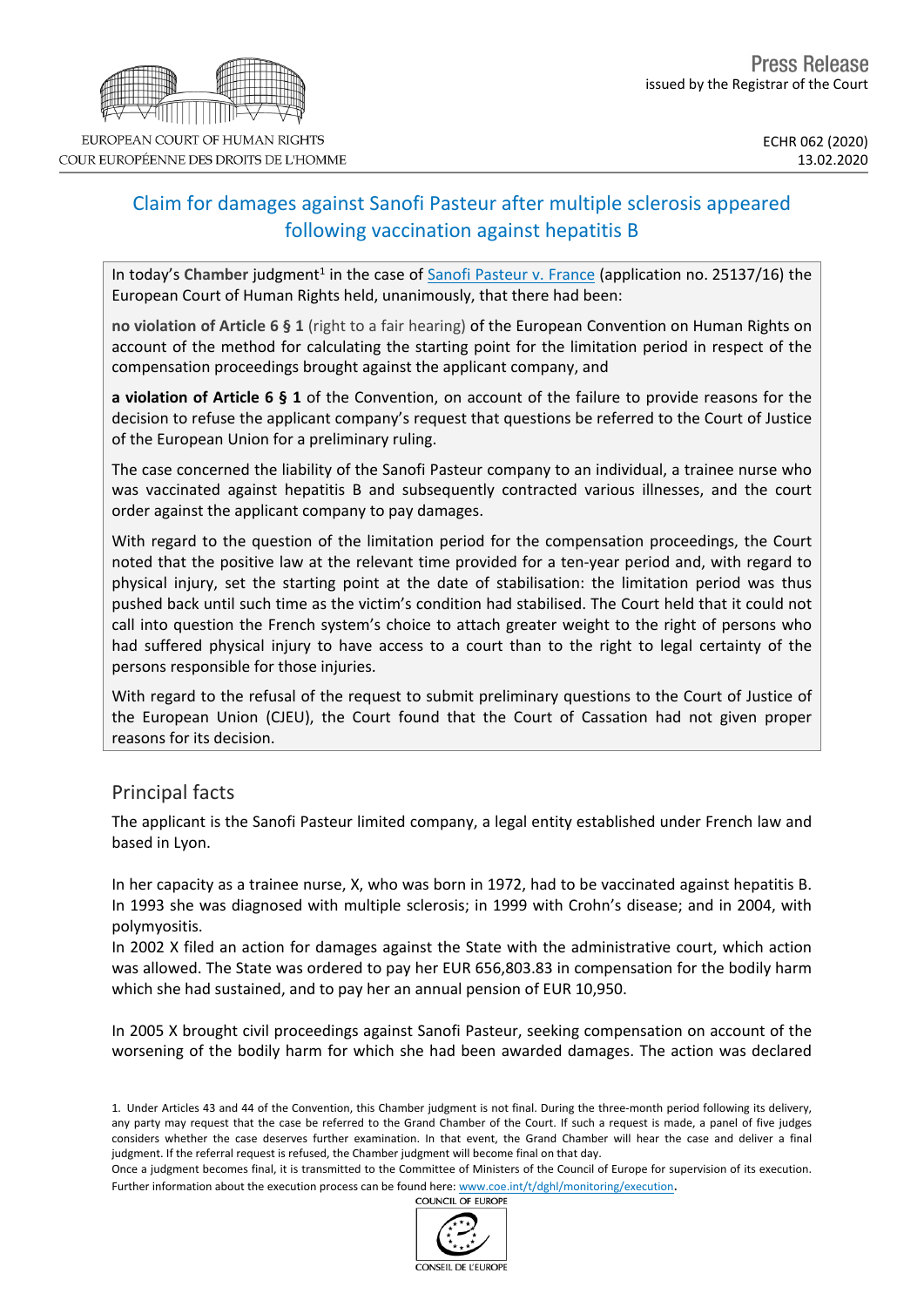admissible by the Toulouse Regional Court and then the Toulouse Court of Appeal, starting the 10 year limitation period for actions on the date the condition had stabilised. Sanofi Pasteur was found liable for the harm sustained by X. Noting that the administrative court had ordered the State to pay compensation for the bodily harm, the civil court commissioned an expert assessment aimed, in particular, at ascertaining whether the victim's current condition pointed to a worsening of the harm already compensated.

The applicant company appealed on points of law. It complained that the Court of Appeal had started the limitation period on the date the condition had stabilised, whereas X's pathology could not in fact stabilise, which meant that her action was not subject to statutory limitation. The applicant company, in the alternative, invited the Court of Cassation to transmit requests for a preliminary ruling to the Court of Justice of the European Union. The first two questions proposed concerned Article 4 of Directive 85/374, which lays down that the victim must prove the damage, the defect and the causal relationship between defect and damage.

The first civil division of the Court of Cassation dismissed the appeals on points of law.

On 17 November 2015, in the light of the expert assessment, the Toulouse Regional Court ordered the applicant company to pay X the following amounts: EUR 8,050 in respect of the permanent functional deficiency, EUR 1,500 in respect of the suffering endured and the disfigurement, an annual pension of EUR 5,475 for the assistance of a third person, and EUR 2,000 in respect of procedural costs.

### Complaints, procedure and composition of the Court

Relying, in particular, on Article 6  $\S$  1 (right to a fair trial), the applicant company alleged that the fact of starting the limitation period for X's action on the date her condition had stabilised meant that her action was not subject to statutory limitation, given that the pathology underlying her condition could not stabilise. The applicant company also complained about the fact that the Court of Cassation had dismissed its request for preliminary rulings from the CJEU, without providing reasons. Finally, relying on Article 6  $\S$  1 and Article 1 of Protocol No. 1, the applicant company complained that the finding against it had been based on the dual presumption of a causal link between the vaccination and X's illnesses and of the defectiveness of the vaccine.

The application was lodged with the European Court of Human Rights on 28 April 2016.

Judgment was given by a Chamber of seven judges, composed as follows:

Síofra **O'Leary** (Ireland), *President*, Gabriele **Kucsko-Stadlmayer** (Austria), Ganna **Yudkivska** (Ukraine), André **Potocki** (France), Yonko **Grozev** (Bulgaria), Lәtif **Hüseynov** (Azerbaijan), Anja **Seibert-Fohr** (Germany),

and also Claudia **Westerdiek**, *Section Registrar.*

### Decision of the Court

### Article 6 § 1

*As regards the calculation of the starting point of the limitation period:*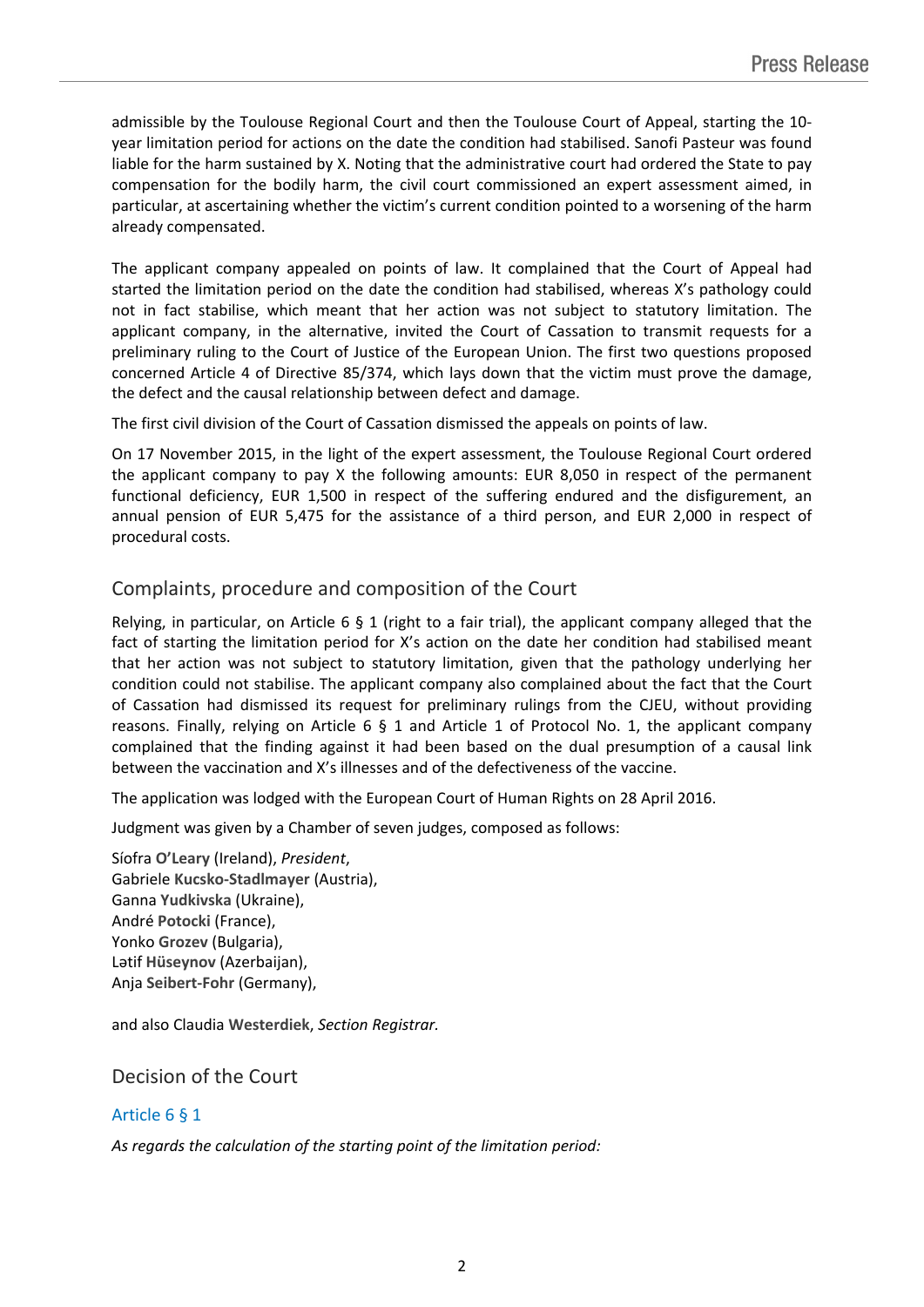The Court noted that at the relevant time the limitation period for civil proceedings for noncontractual damage was ten years. The Court of Cassation had specified that, where the action was intended to obtain compensation for physical injury, this time period began to run from the date on which the illness had stabilised ("consolidation").

As the Government had pointed out, by fixing the starting point as the date on which the illness had stabilised, the law sought to enable a victim to secure full compensation for the damage, the extent of which could only be ascertained once his or her condition had stabilised. It followed that the choice made in the French legal system had been to attach greater weight to the right of persons who had suffered physical injury to have access to a court than to the right to legal certainty of the persons responsible for this injury.

In that connection, the Court reiterated the importance attached by the Convention to the protection of physical integrity and noted that this method of calculation made it possible to take account of the fact that the needs of individuals suffering from a progressive illness such as multiple sclerosis could increase as their condition developed, for example in terms of the assistance required.

Noting also that there had not been, strictly speaking, statutory limitation, the Court concluded that there had been no violation of Article 6  $\S$  1 on account of the method of calculating the starting point of the limitation period for bringing the compensation proceedings against the applicant company.

#### As regards the failure to provide reasons for the decision to dismiss the request for questions to be *referred to the CJEU for a preliminary ruling:*

When a question concerning, in particular, the interpretation of the Treaty on the Functioning of the European Union or acts taken by the EU institutions was raised in a case pending before a national court or tribunal against whose decisions there was no judicial remedy under national law – such as the Court of Cassation –, that court or tribunal was required to bring the matter before the CJEU for a preliminary ruling.

However, this obligation was not absolute. The CJEU's *Cilfit* case-law showed that it was for these national courts to decide whether a decision on a question of EU law was necessary to enable them to give judgment; accordingly, they were not obliged to refer a question concerning the interpretation of EU law raised before them if they established that the question was irrelevant, that the EU provision in question had already been interpreted by the CJEU or that the correct application of EU law was so obvious as to leave no scope for any reasonable doubt.

The Court reiterated that the Convention did not guarantee, as such, any right to have a case referred by a domestic court to the CJEU for a preliminary ruling. However, Article 6 § 1 required the domestic courts to give reasons for any decision refusing to refer a question for a preliminary ruling, especially where the applicable law allowed for such a refusal only on an exceptional basis.

In Ullens de [Schooten](http://hudoc.echr.coe.int/eng?i=003-3676622-4181600) and Rezabek, the Court had stated that the national courts against whose decisions there was no judicial remedy under national law, and which refused to request a preliminary ruling from the CJEU on a question raised before them concerning the interpretation of European Union law, were required to give reasons for such a refusal in the light of the exceptions provided for by the case-law of the CJEU.

In the present case, the Court of Cassation had merely stated that it was dismissing the applicant company's request "and that there [was] no need to refer questions to the Court of Justice of the European Union for a preliminary ruling". The Court of Cassation had thus not expressly referred to one of the three *Cilfit* criteria*.* In addition, nothing indicated that it had found that the relevant provisions of EU law "had already been interpreted by the CJEU" or that "the correct application of EU law was so obvious as to leave no scope for any reasonable doubt". Furthermore, the Court was